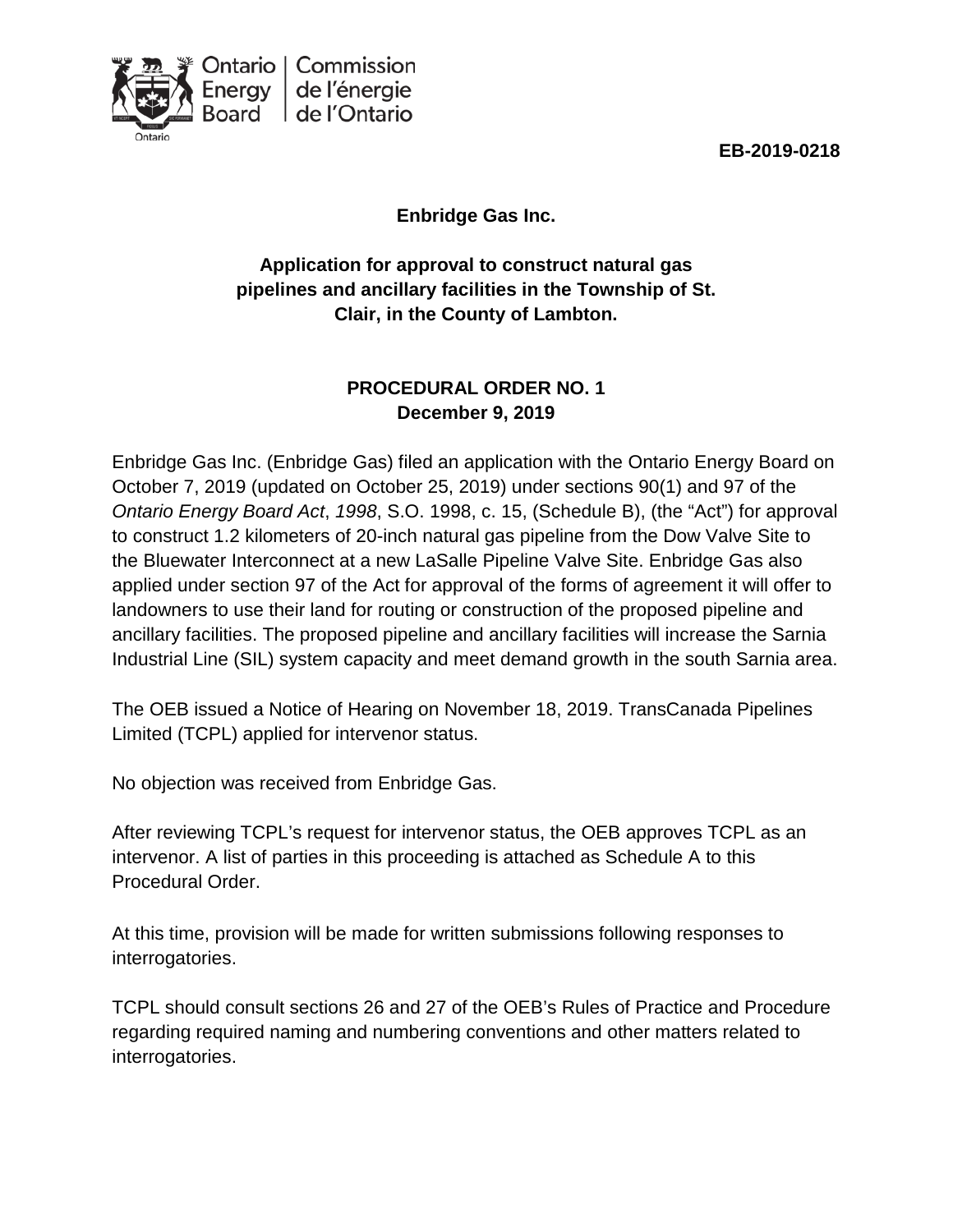It is necessary to make provision for the following matters related to this proceeding. Further procedural orders may be issued by the OEB.

# **IT IS THEREFORE ORDERED THAT:**

- 1. OEB staff and TCPL shall request any relevant information and documentation from Enbridge Gas that is in addition to the evidence already filed, by written interrogatories filed with the OEB and served on all parties on or before **December 20, 2019**.
- 2. Enbridge Gas shall file with the OEB complete written responses to all interrogatories and serve them on all parties on or before **January 13, 2020**.
- 3. OEB staff and TCPL shall file written submissions, if any by **January 27, 2020**.
- 4. Enbridge Gas shall file a written reply submission with the OEB, and serve it on all parties by **February 10, 2020**.

All materials filed with the OEB must quote the file number, EB-2019-0218, be made in searchable/unrestricted PDF format and sent electronically through the OEB's web portal at [https://pes.ontarioenergyboard.ca/eservice.](https://pes.ontarioenergyboard.ca/eservice) Two paper copies must also be filed at the OEB's address provided below. Filings must clearly state the sender's name, postal address and telephone number, fax number and e-mail address. Parties must use the document naming conventions and document submission standards outlined in the RESS Document Guideline found at [https://www.oeb.ca/industry.](https://www.oeb.ca/industry) If the web portal is not available parties may email their documents to the address below. Those who do not have computer access are required to file seven paper copies.

All communications should be directed to the attention of the Registrar at the address below, and be received no later than 4:45 p.m. on the required date.

With respect to distribution lists for all electronic correspondence and materials related to this proceeding, parties must include the Case Manager, Judith Fernandes at [Judith.Fernandes@oeb.ca](mailto:Judith.Fernandes@oeb.ca) and OEB Counsel, Michael Millar at [Michael.Millar@oeb.ca.](mailto:Michael.Millar@oeb.ca)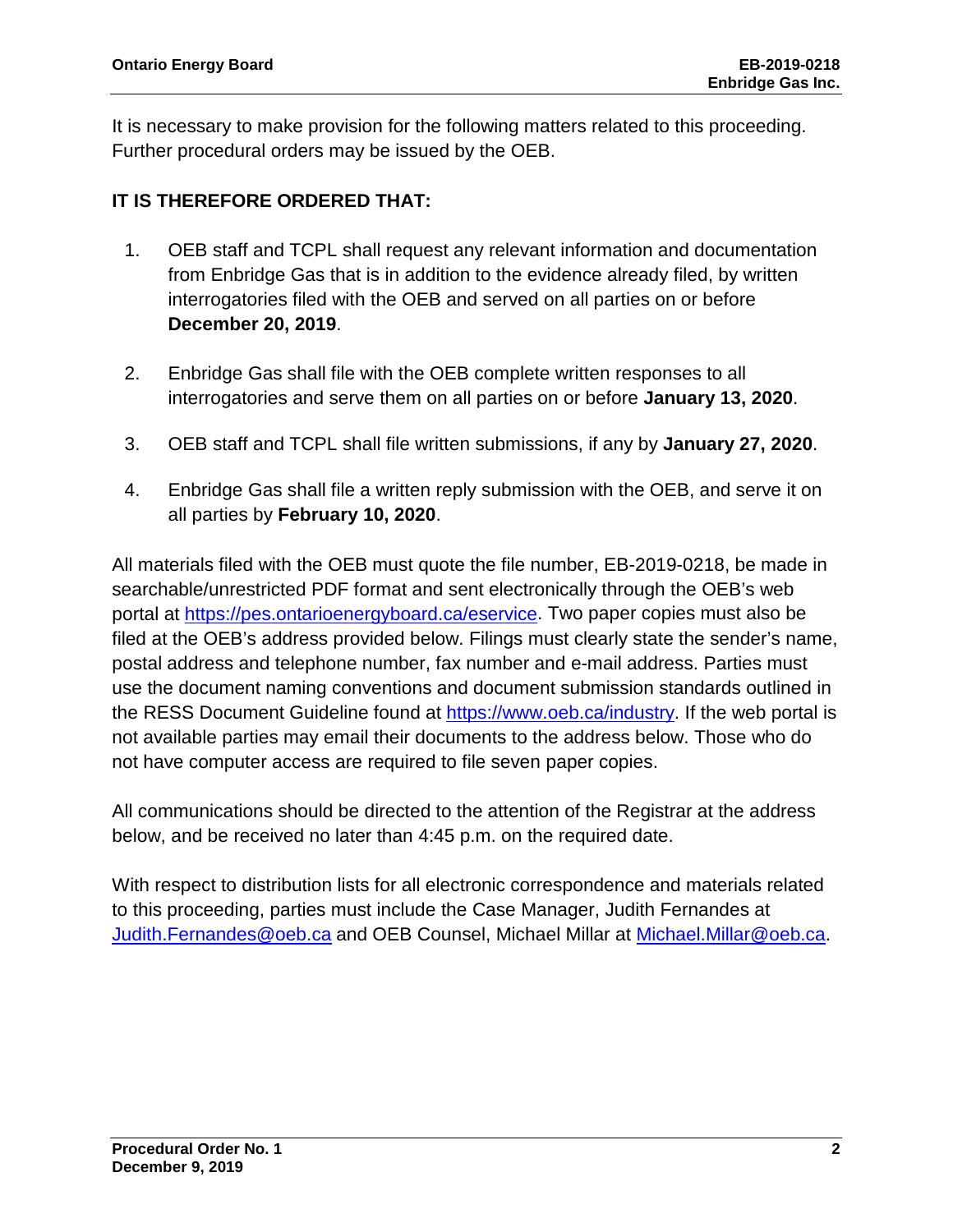## **ADDRESS**

Ontario Energy Board P.O. Box 2319 2300 Yonge Street, 27th Floor Toronto ON M4P 1E4 Attention: Registrar

Email: [boardsec@oeb.ca](mailto:boardsec@oeb.ca)

Tel: 1-888-632-6273 (Toll free) Fax: 416-440-7656

**DATED** at Toronto, December 9, 2019

## **ONTARIO ENERGY BOARD**

## **By delegation, before: Christine E. Long**

*Original signed by*

Christine E. Long Registrar and Board Secretary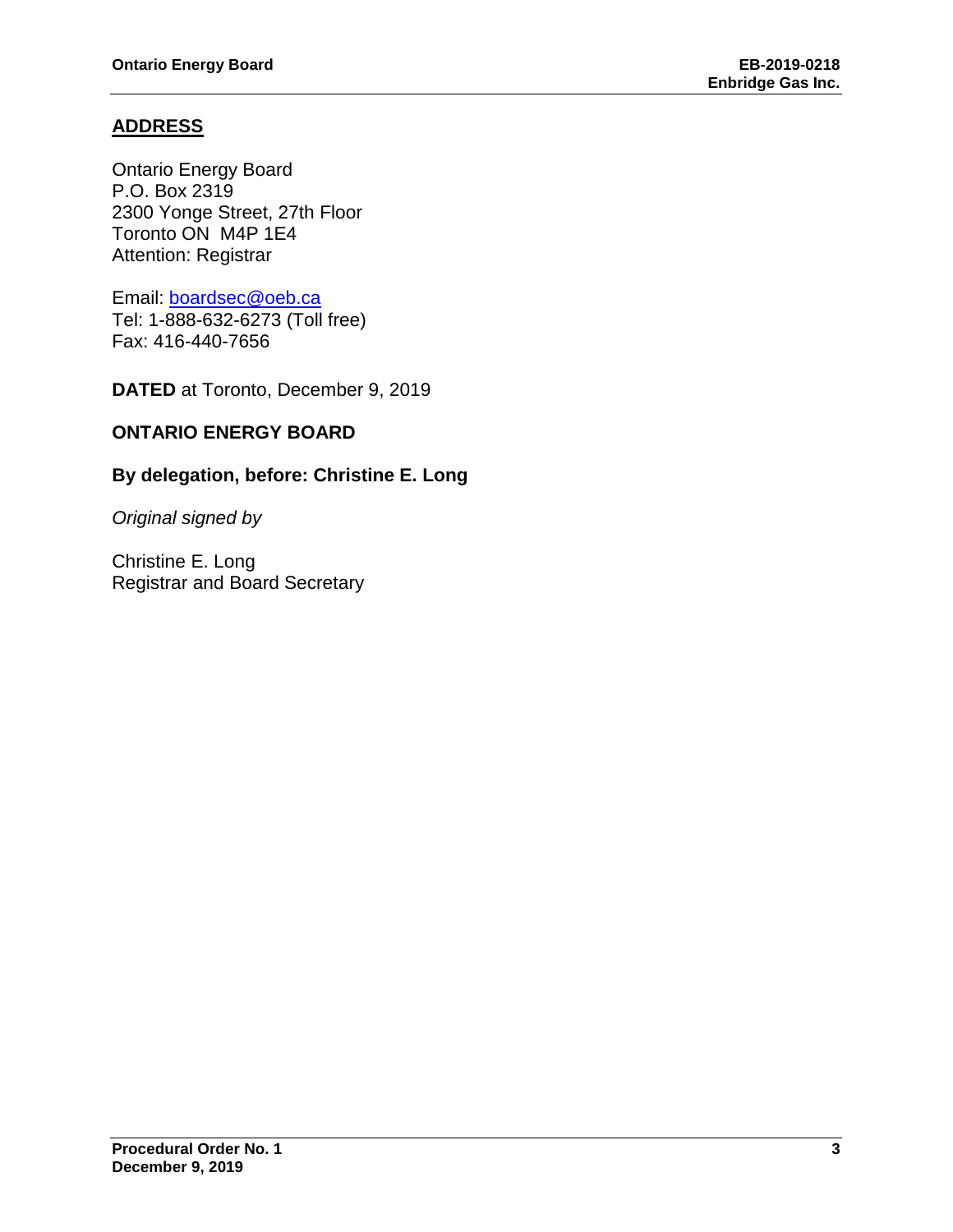**SCHEDULE A**

**PROCEDURAL ORDER NO. 1**

**ENBRIDGE GAS INC.**

**EB-2019-0218**

**APPLICANT & LIST OF INTERVENORS**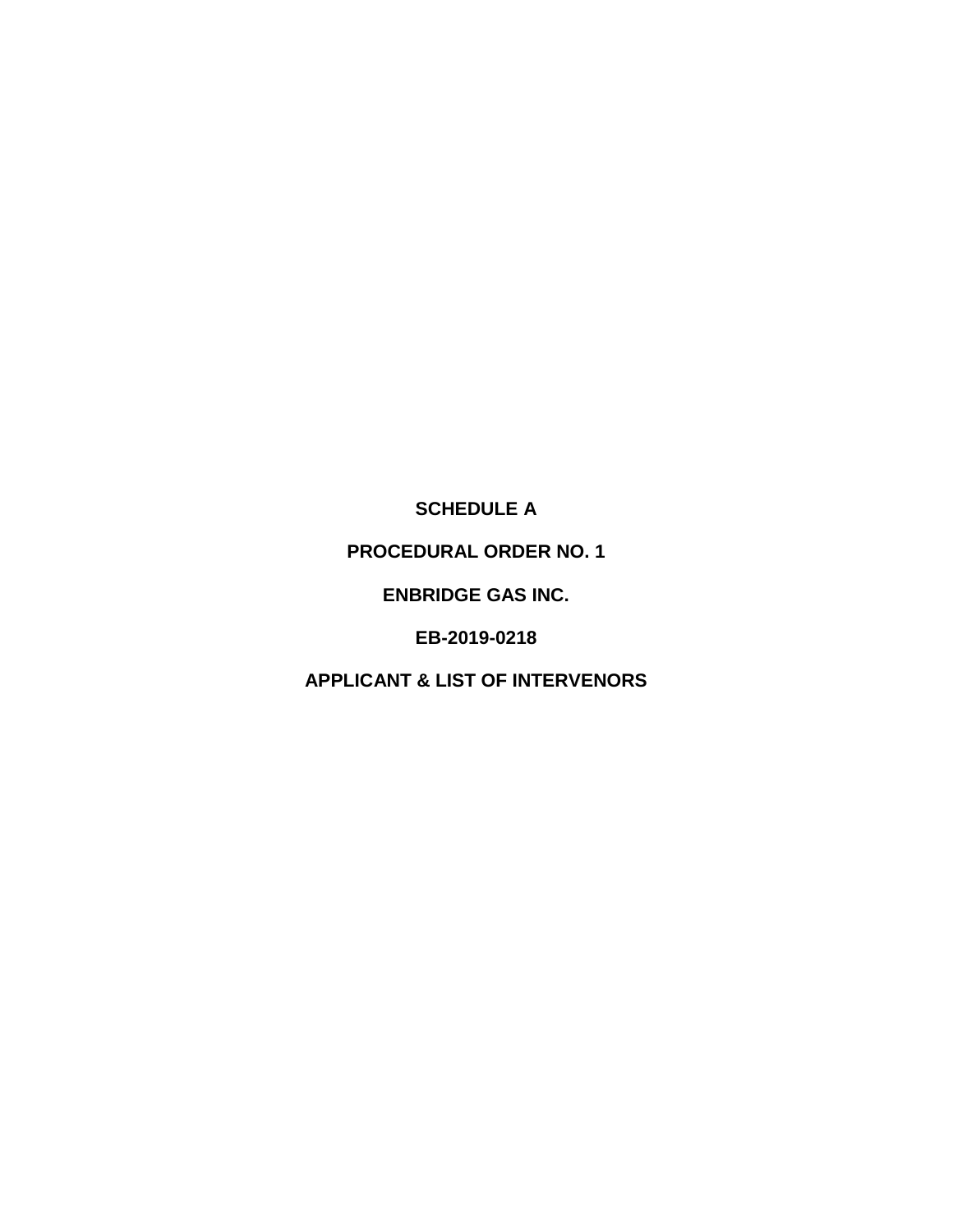## **Enbridge Gas Inc. EB-2019-0218**

## **APPLICANT & LIST OF INTERVENORS**

**December 09, 2019**

## **APPLICANT Rep. and Address for Service**

## **Enbridge Gas Inc. Adam Stiers**

Technical Manager, Regulatory Applications Enbridge Gas Inc. 50 Keil Drive North P.O. Box 2001 Chatham, ON N7M 5M1

Tel: 519-436-4558 Fax: 519-436-4641 [egiregulatoryproceedings@enbridge.com](mailto:egiregulatoryproceedings@enbridge.com)

## **APPLICANT COUNSEL**

### **Guri Pannu**

Legal Counsel Enbridge Gas Distribution Inc. 500 Consumers Rd. Toronto ON M2J 1P8 Tel: 416-758-4761 Fax: 416-495-5994 [guri.pannu@enbridge.com](mailto:guri.pannu@enbridge.com)

**TransCanada PipeLines Jim Bartlett Limited**

### **INTERVENORS Rep. and Address for Service**

Manager TransCanada PipeLines Limited 450 - 1st Street SW Calgary AB T2P 5H1 Tel: 403-920-7165 Fax: 403-920-2451 [jim\\_bartlett@tcenergy.com](mailto:jim_bartlett@tcenergy.com)